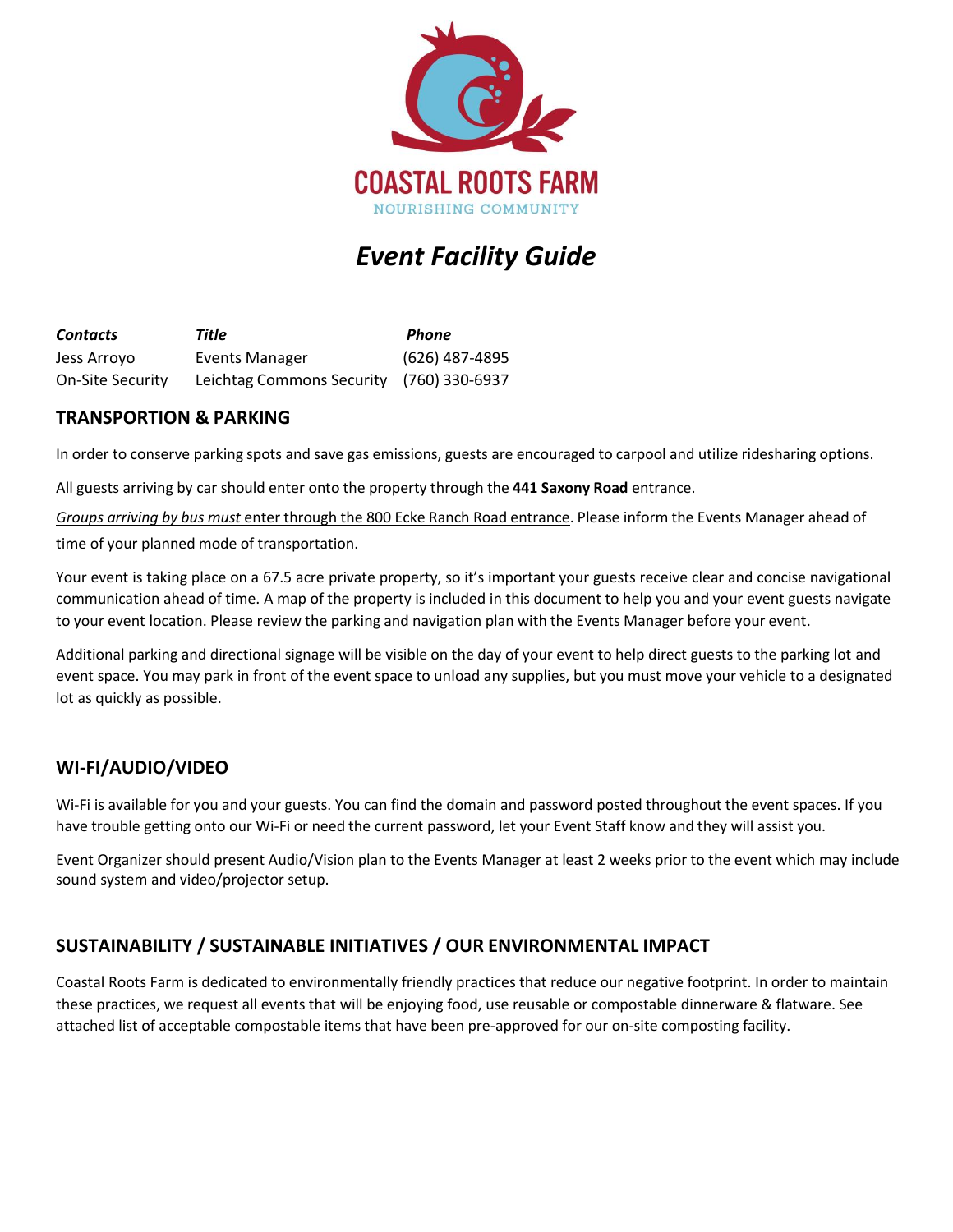### **Post-Event Check List**

Your event space fee covers only basic janitorial services. It is your responsibility to make sure the space looks the same as you found it when you leave. If the space requires additional janitorial services, a minimum fee of \$125 (or costs of damages) will be enforced to restore the space to a usable condition. You may leave all furniture and linens if applicable.

If you wish to leave anything you brought in (for donation or storage), you must obtain prior permission from the Events Manager.

Leftover food should be removed from the event space, composted, or you may get permission to donate your leftovers to the Hive. Please do not put discard in the trash bin.

All trash disposed of in proper receptacles (including extra event collateral). If you have an excess of bagged trash, it should be piled in one place (ask Event Staff for the best location).

All supplies and decorations should be removed from site

Turn off all A/V equipment if applicable. Ask Event Staff for help if necessary.

Removal of all posted signage